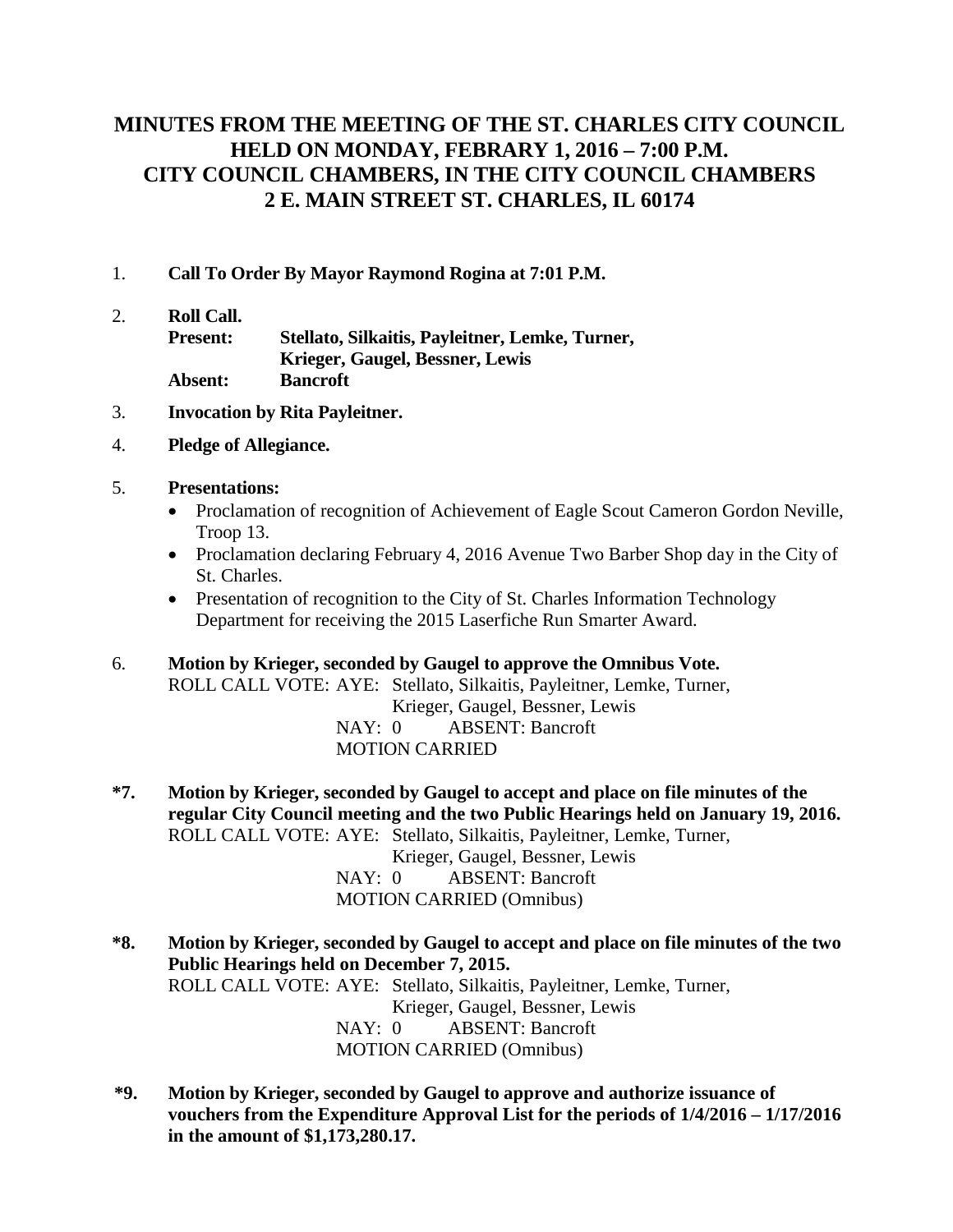ROLL CALL VOTE: AYE: Stellato, Silkaitis, Payleitner, Lemke, Turner, Krieger, Gaugel, Bessner, Lewis NAY: 0 ABSENT: Bancroft MOTION CARRIED (Omnibus)

**\*10. Motion by Krieger, seconded by Gaugel to accept and place on file the City Treasurer Reports for periods ending October 31, 2015, November 30, 2015 and December 31, 2015.** 

ROLL CALL VOTE: AYE: Stellato, Silkaitis, Payleitner, Lemke, Turner, Krieger, Gaugel, Bessner, Lewis NAY: 0 ABSENT: Bancroft MOTION CARRIED (Omnibus)

**I. New Business**

None

# **II. Committee Reports**

### **A. Government Operations**

 1. Motion by Stellato, seconded by Silkaitis to approve a Class B liquor license for McNally's Group, LLC to be located at 109 W Main Street (former Valley Lodge Tavern). ROLL CALL VOTE: AYE: Stellato, Silkaitis, Payleitner, Lemke, Turner,

Gaugel, Bessner, Lewis

NAY: Krieger ABSENT: Bancroft

### MOTION CARRIED

2. Motion by Stellato, seconded by Silkaitis to approve a Class D2 liquor license for St. Charles Hotel Partners, LLC d/b/a Hilton Garden Inn located at 4070 E Main Street, St. Charles.

ROLL CALL VOTE: AYE: Stellato, Silkaitis, Payleitner, Lemke, Turner,

Gaugel, Bessner, Lewis

NAY: Krieger ABSENT: Bancroft

### MOTION CARRIED

\*3. Motion by Krieger, seconded by Gaugel to approve a **Resolution 2016-3** Relating to Termination of Participation by Elected Officials in the Illinois Municipal Retirement Fund.

ROLL CALL VOTE: AYE: Stellato, Silkaitis, Payleitner, Lemke, Turner,

Krieger, Gaugel, Bessner, Lewis

NAY: 0 ABSENT: Bancroft

### MOTION CARRIED (Omnibus)

\*4. Motion by Krieger, seconded by Gaugel to approve the Final Strategic Planning Process Summary Report.

ROLL CALL VOTE: AYE: Stellato, Silkaitis, Payleitner, Lemke, Turner,

Krieger, Gaugel, Bessner, Lewis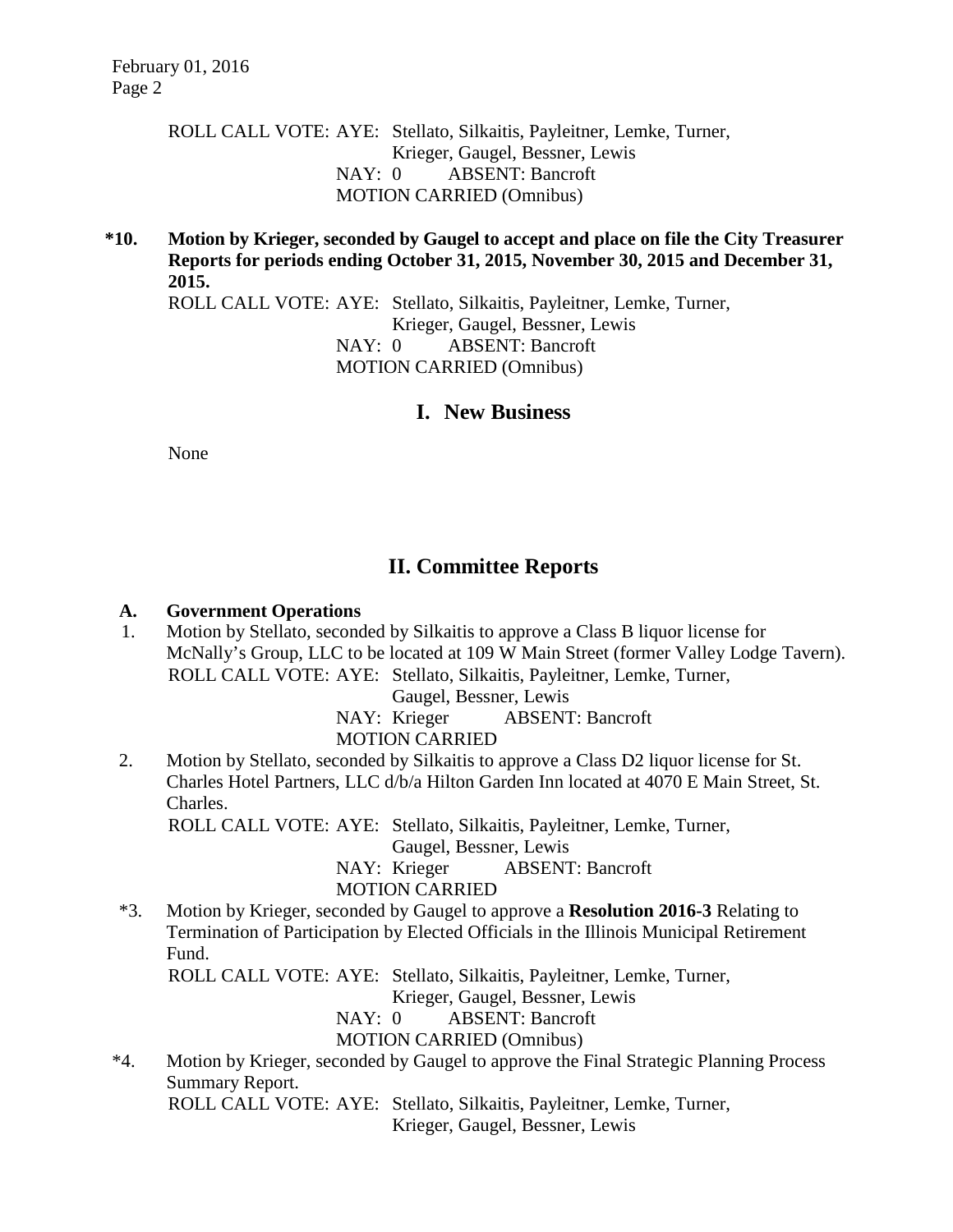#### NAY: 0 ABSENT: Bancroft MOTION CARRIED (Omnibus)

\*5. Motion by Krieger, seconded by Gaugel to approve a **Resolution 2016-4** Abating a Portion of the 2015 Property Tax Heretofore Levied for the City of St. Charles, Kane and DuPage Counties, Illinois.

ROLL CALL VOTE: AYE: Stellato, Silkaitis, Payleitner, Lemke, Turner,

Krieger, Gaugel, Bessner, Lewis

NAY: 0 ABSENT: Bancroft

### MOTION CARRIED (Omnibus)

\*6. Motion by Krieger, seconded by Gaugel to table to the February 1, 2016 Government Operations Committee item seeking direction regarding a supplemental request for funding assistance from Riverfest for the 2015 event.

ROLL CALL VOTE: AYE: Stellato, Silkaitis, Payleitner, Lemke, Turner,

Krieger, Gaugel, Bessner, Lewis

NAY: 0 ABSENT: Bancroft

MOTION CARRIED (Omnibus)

\*7. Motion by Krieger, seconded by Gaugel to accept and place on file minutes of the Government Operations Committee meeting held on January 19, 2016. ROLL CALL VOTE: AYE: Stellato, Silkaitis, Payleitner, Lemke, Turner,

Krieger, Gaugel, Bessner, Lewis

NAY: 0 ABSENT: Bancroft

MOTION CARRIED (Omnibus)

### **B. Government Services**

\*1. Motion by Krieger, seconded by Gaugel to accept and place on file the Minutes of the November 23, 2015 Government Services Committee Meeting.

ROLL CALL VOTE: AYE: Stellato, Silkaitis, Payleitner, Lemke, Turner,

Krieger, Gaugel, Bessner, Lewis

NAY: 0 ABSENT: Bancroft

MOTION CARRIED (Omnibus)

\*2. Motion by Krieger, seconded by Gaugel to approve a **Resolution 2016-5** Authorizing the Mayor and City Clerk of the City of St. Charles to approve Local Agency Agreement for Federal Participation with Illinois Department of Transportation for the Red Gate Road Resurfacing Project.

ROLL CALL VOTE: AYE: Stellato, Silkaitis, Payleitner, Lemke, Turner,

Krieger, Gaugel, Bessner, Lewis

NAY: 0 ABSENT: Bancroft

### MOTION CARRIED (Omnibus)

\*3. Motion by Krieger, seconded by Gaugel to approve a **Resolution 2016-6** Authorizing the Mayor and City Clerk of the City of St. Charles to approve a Construction Engineering Services Agreement with Wills Burke Kelsey Associates for the Red Gate Road Resurfacing Project.

ROLL CALL VOTE: AYE: Stellato, Silkaitis, Payleitner, Lemke, Turner,

Krieger, Gaugel, Bessner, Lewis

NAY: 0 ABSENT: Bancroft

MOTION CARRIED (Omnibus)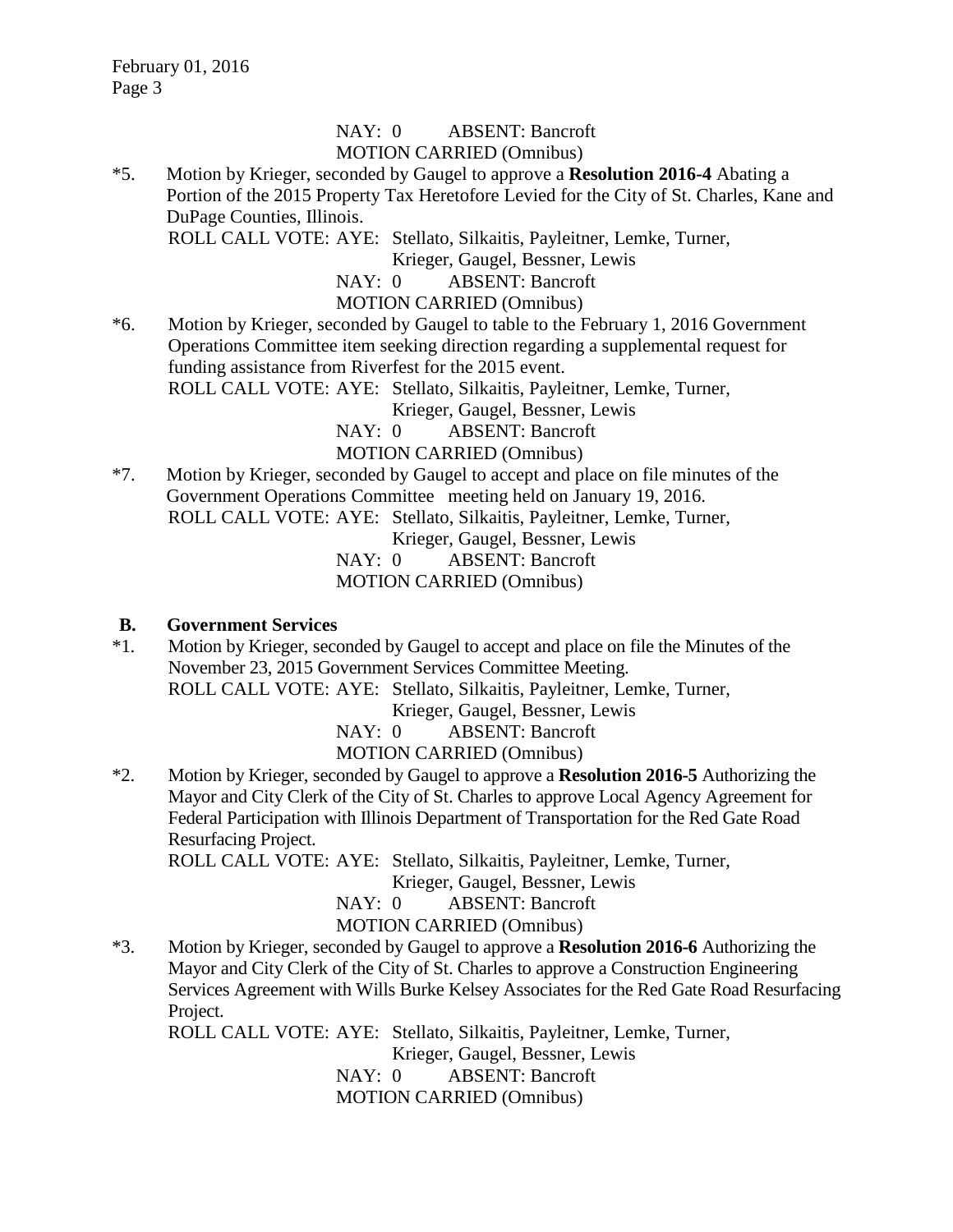\*4. Motion by Krieger, seconded by Gaugel to approve a **Resolution 2016-7** Authorizing the Mayor and City Clerk of the City of St. Charles to approve the Purchase of Property located at  $115 S$ . 9<sup>th</sup> Avenue.

ROLL CALL VOTE: AYE: Stellato, Silkaitis, Payleitner, Lemke, Turner,

Krieger, Gaugel, Bessner, Lewis

NAY: 0 ABSENT: Bancroft

MOTION CARRIED (Omnibus)

\*5. Motion by Krieger, seconded by Gaugel to approve a **Resolution 2016-8** Authorizing the Mayor and City Clerk of the City of St. Charles to execute the Ride in Kane New Freedom/JARC and 5310 Service Agreement Phase 10 through 14. ROLL CALL VOTE: AYE: Stellato, Silkaitis, Payleitner, Lemke, Turner,

Krieger, Gaugel, Bessner, Lewis

NAY: 0 ABSENT: Bancroft

MOTION CARRIED (Omnibus)

\*6. Motion by Krieger, seconded by Gaugel to approve a **Resolution 2016-9** Authorizing the Mayor and City Clerk of the City of St. Charles to approve a Purchase Order for Electric Precast Manholes to Utility Concrete Products.

ROLL CALL VOTE: AYE: Stellato, Silkaitis, Payleitner, Lemke, Turner,

Krieger, Gaugel, Bessner, Lewis

NAY: 0 ABSENT: Bancroft

MOTION CARRIED (Omnibus)

\*7. Motion by Krieger, seconded by Gaugel to approve a **Resolution 2016-10** Authorizing the Mayor and City Clerk of the City of St. Charles to approve a Purchase Order for Substation Transformer Load Tap Changer Maintenance to SPX Transformer Solutions. ROLL CALL VOTE: AYE: Stellato, Silkaitis, Payleitner, Lemke, Turner,

Krieger, Gaugel, Bessner, Lewis

NAY: 0 ABSENT: Bancroft

### MOTION CARRIED (Omnibus)

\*8. Motion by Krieger, seconded by Gaugel to approve a **Resolution 2016-11** Authorizing the Mayor and City Clerk of the City of St. Charles to approve a Design Engineering Contract with Crawford, Murphy & Tilly for the Dunham Road Force Main Assessment. ROLL CALL VOTE: AYE: Stellato, Silkaitis, Payleitner, Lemke, Turner,

Krieger, Gaugel, Bessner, Lewis

NAY: 0 ABSENT: Bancroft

MOTION CARRIED (Omnibus)

\*9. Motion by Krieger, seconded by Gaugel to approve a **Resolution 2016-12** Authorizing the Mayor and City Clerk of the City of St. Charles to approve a Budget Addition for the Dunham Road Force Main Assessment.

ROLL CALL VOTE: AYE: Stellato, Silkaitis, Payleitner, Lemke, Turner,

Krieger, Gaugel, Bessner, Lewis

NAY: 0 ABSENT: Bancroft

MOTION CARRIED (Omnibus)

\*10. Motion by Krieger, seconded by Gaugel to approve a **Resolution 2016-13** Authorizing the Mayor and City Clerk of the City of St. Charles to Terminate the Intergovernmental Agreement between the City of St. Charles and the County of Kane for the Recycling of Used Electronic Equipment.

ROLL CALL VOTE: AYE: Stellato, Silkaitis, Payleitner, Lemke, Turner, Krieger, Gaugel, Bessner, Lewis